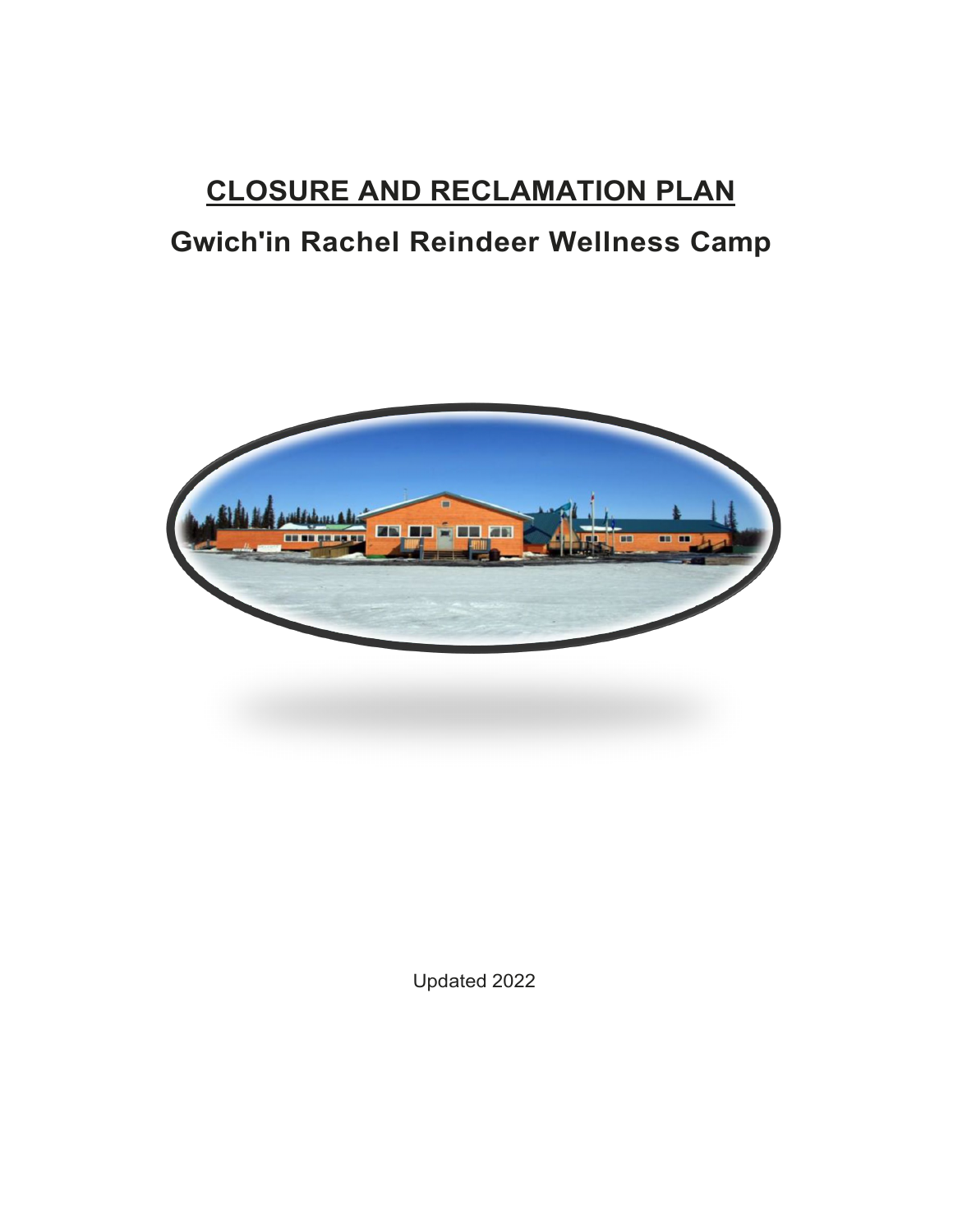## **TABLE OF CONTENTS**

| 2 |  |  |  |
|---|--|--|--|
|   |  |  |  |
|   |  |  |  |
|   |  |  |  |
|   |  |  |  |
|   |  |  |  |
| 3 |  |  |  |
|   |  |  |  |
|   |  |  |  |
|   |  |  |  |
|   |  |  |  |
|   |  |  |  |
|   |  |  |  |
|   |  |  |  |
| 4 |  |  |  |
| 5 |  |  |  |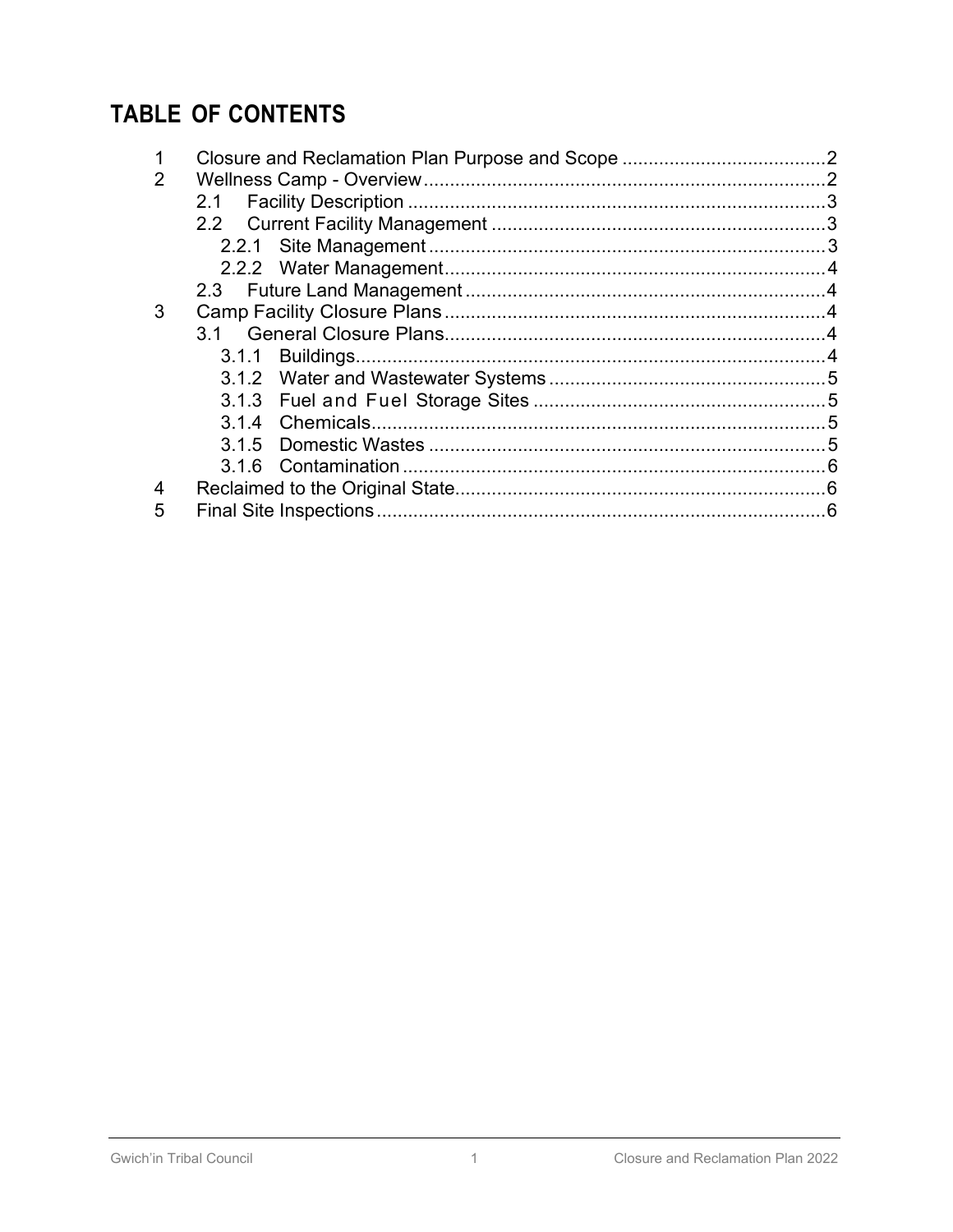## **1 CLOSURE AND RECLAMATION PLAN PURPOSE AND SCOPE**

The purpose of this document is to describe proposed abandonment and restoration strategies in the event that the Rachel Reindeer Wellness Camp (the Wellness Camp) is no long in use and there are plans for its closure.

This Closure and Reclamation (the Plan) includes an overview of the Wellness Camp, camp facility closure plans, reclamation strategies for the site, and a description of site inspections to be undertaken.

## **2 WELLNESS CAMP - OVERVIEW**

This Plan has been developed specifically for the Gwich'in Tribal Council's (GTC) Wellness Camp. The Wellness Camp is utilized as a wellness / healing camp, providing programs and services to the people in the Beaufort Delta.

The camp site facility is located at: 68°16'2.95"N, 133°46'15.32"W.

The land use area is approximately 0.5 ha in size and is located on Gwich'in Private Lands on the east bank of theMackenzie River's East Branch. It is located within Parcel B and is approximately 10.4 km S/SW of Invuik, NT (Figure 1).



Figure 1 – Location of the Gwich'in Wellness Camp relative to Inuvik, NT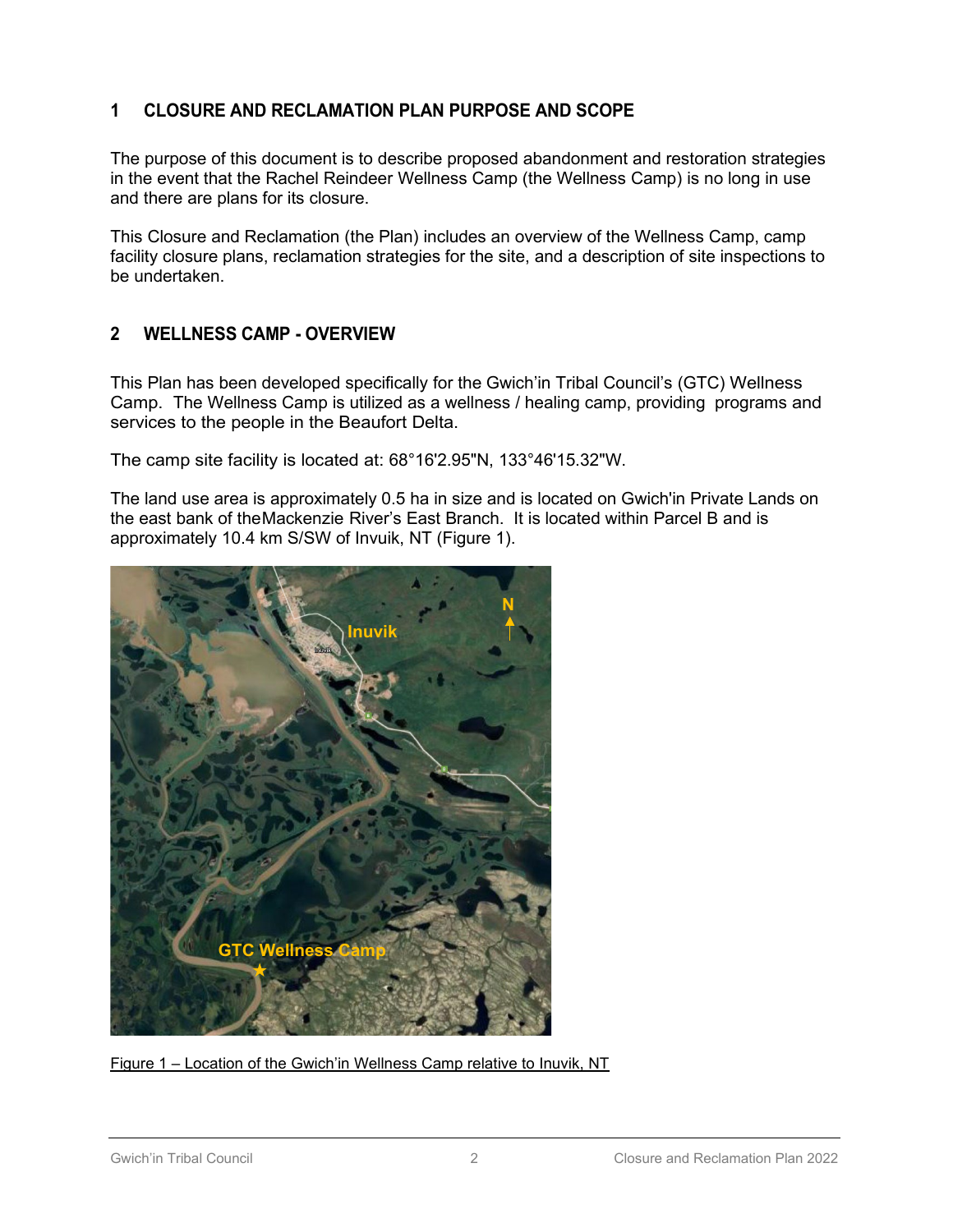## **2.1 Facility Description**

The camp contains five buildings as described in the Land Use Permit Application. These include the main building, the power plant, the drinking water treatment plant, the wastewater treatment plant and the maintenance person's living quarters (Figure 2). Please see the Wellness Camp's Fuel Spill Contingency Plan for further details on the site's characteristics and facilities.



Figure 2 – Locations of Wellness Camp infrastructure

## **2.2 Current Facility Management**

## **2.2.1 Site Management**

The Wellness Camp and its facilities are currently owned, operated and managed by the Gwich'in Tribal Council.

The GTC Wellness Camp's Project Supervisor is:

Sharla Greenland, GTC Chief Operating Officer PO Box 1509 Inuvik, NT X0E 0T0

The GTC's goal is to carry out all operations in an environmentally responsible manner, in compliance with all federal and territorial regulatory requirements.

Regular maintenance duties are contracted to a dedicated Camp Maintainer who remains on-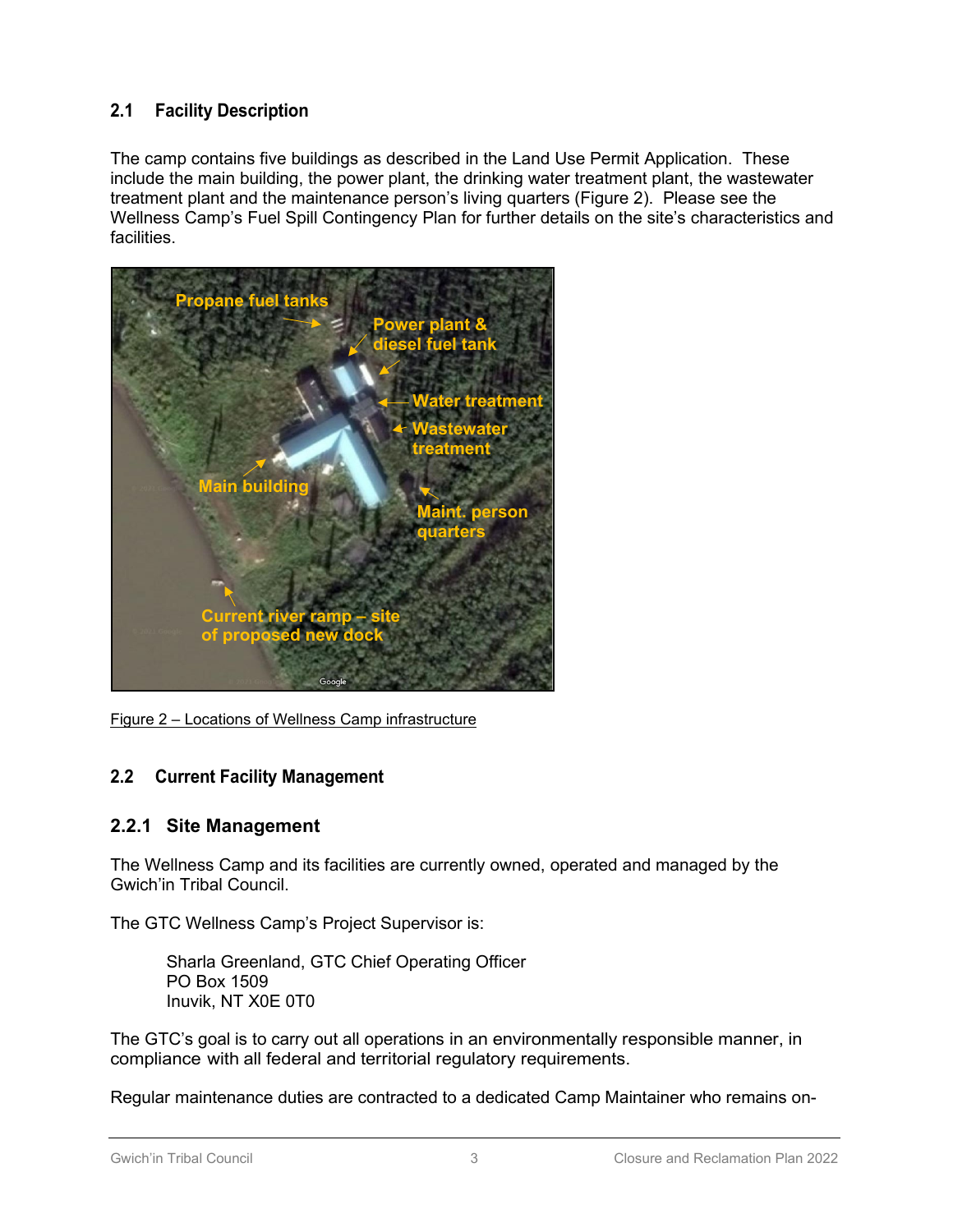site during all camp activities. The Camp Maintainer reports to the Project Supervisor and will be a key advisor and participant in any abandonment and restoration plans and actions.

## **2.2.2 Water Management**

Water uses and management are authorized through the Gwich'in Land and Water Board through their issuance of a Type B Water Licence for the Wellness Camp.

The Camp Maintainer is the person primarily responsible for ensuring on-site compliance with all terms and conditions of the Water Licence.

## **2.3 Future Land Management**

Upon completion of abandonment and restoration procedures, to the satisfaction of all relevant regulators and stakeholders, the Wellness Camp site area will be managed by the GTC as part of the Gwich'in Settlement Region's privately owned lands. Future activities in the area would require a new Authorization to Access Gwich'in Private Lands through the GTC and may also trigger requirements for other permits (e.g., through the Gwich'in Land and Water Board).

## **3 CAMP FACILITY CLOSURE PLANS**

## **3.1 General Closure Plans**

The Project Supervisor, regular Camp Maintainer, and other persons knowledgeable of the site (e.g., GTC management personnel, contractors) will work together to assess this Closure and Reclamation Plan and determine the best course of action when it comes time to deactivate the Wellness Camp.

This Plan is intended to present best practices that will prevent and/or mitigate any negative, ongoing or cumulative impacts to the land and environment, including wildlife and affected persons.

## **3.1.1 Buildings**

All infrastructure / camp buildings will be removed completely from the site. This will include extensive consultation with contractors and regulatory agencies to ensure compliance with current best practices. It is anticipated that demolition contractors will be brought to the site for the strategic deconstruction of all buildings.

Building materials will be carefully segregated for appropriate recycling or disposal. Consideration will be given to materials that can be donated and/or upcycled (e.g., appliances, kitchen cupboards, wooden lumber).

Building equipment such as generators, motors, pumps, and pipes will be drained prior to disassembly and be handled with care to ensure they do not leak any hazardous materials.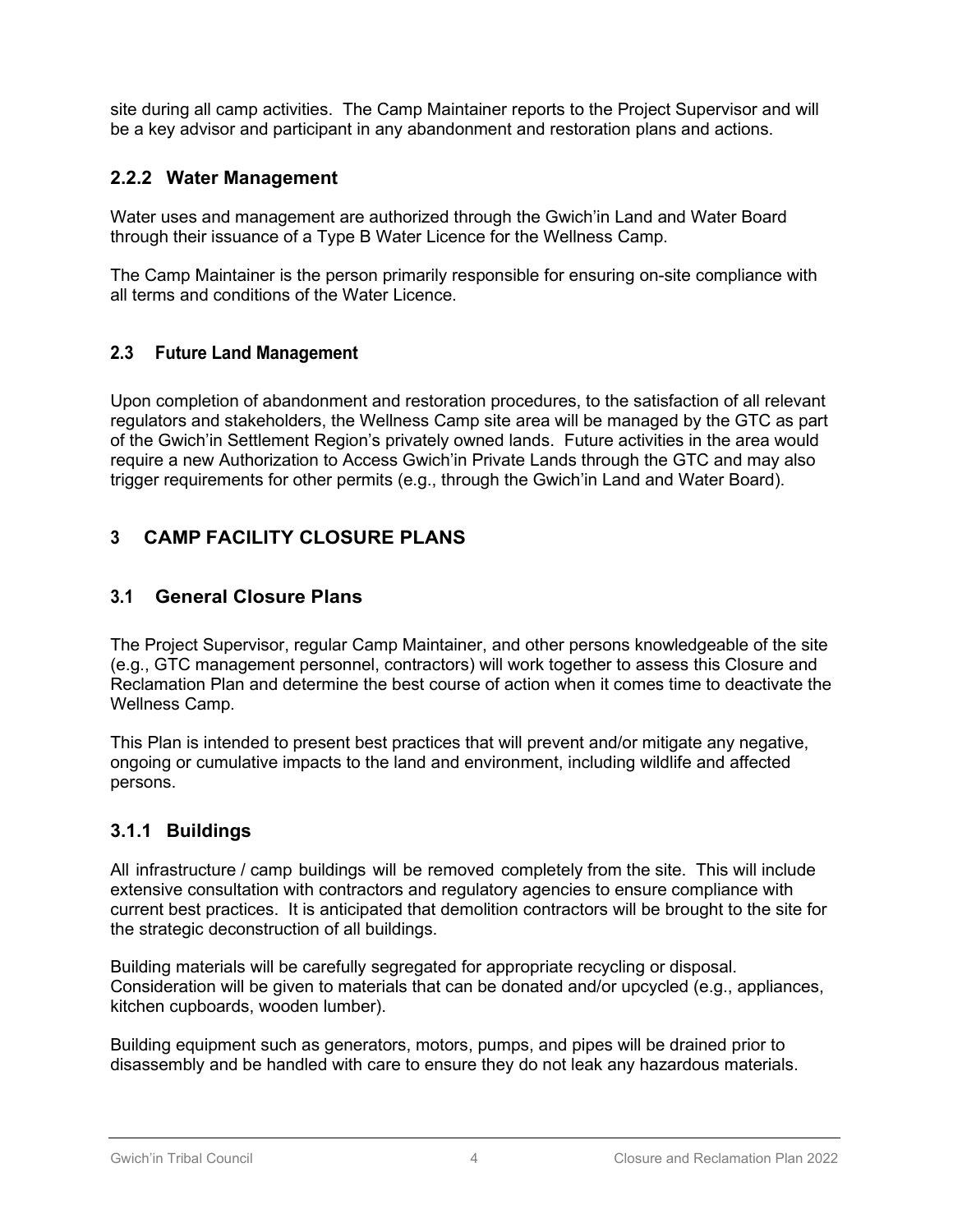Given the year of the building's construction (2008), it can be assumed that there will be minimal hazardous building components in its construction (e.g., no asbestos).

Any hazardous materials that are encountered will be handled with extra care to ensure they are appropriately contained for transport away from the site (e.g., in sealed drums, wrapped in tarps).

It is anticipated that the removal of building materials will take place during the winter months when machinery and equipment on-site would cause minimal damage to the site's soils and vegetation (due to compaction, rutting, etc.) because of the insulative layer of snow. The site would be accessible by the ice road and waste materials trucked off-site,

The primary disposal facility will be the Inuvik Solid Waste Disposal Facility; this landfill will be contacted prior to dumping to obtain complete instructions on how to dispose of large volumes of the various building and waste materials.

## **3.1.2 Water and Wastewater Systems**

All water and wastewater pumps, tanks, and lines will be disassembled and removed from the site during abandonment procedures. General materials will be segregated and disposed of as described above; solid human waste materials will be removed from the site and disposed of at the Inuvik sewage lagoon (see the Wellness Camp's Waste Management Plan for further details).

## **3.1.3 Fuel and Fuel Storage Sites**

All leftover fuel will be pumped into inventoried drums, sealed tightly, and the drums taken offsite by truck along the winter ice road. If possible, waste fuels and/or oils will be donated for burning in a waste-fuel furnace; otherwise, the Inuvik Solid Waste Disposal Facility will be contacted for instructions on how to dispose of the waste materials appropriately.

Refer to the Wellness Camp's Fuel Spill Contingency Plan and Waste Management Plan for further details.

The old fuel storage tanks (for diesel and propane) will be removed from the site through appropriate transportation means and in accordance with all regulatory and safety procedures, by persons certified to do such work (e.g., for Transportation of Dangerous Goods).

## **3.1.4 Chemicals**

All chemicals such as cleaning supplies and mechanical supplies will be disposed of appropriately during abandonment procedures. Chemicals will be packaged securing for transporting away from the site in sealed, leak-proof containers, then trucked to Inuvik for appropriate disposal (e.g., at the Solid Waste Disposal Facility or as instructed by relevant regulators).

## **3.1.5 Domestic Wastes**

All domestic waste products (e.g., food, garbage and household waste) are regularly bagged